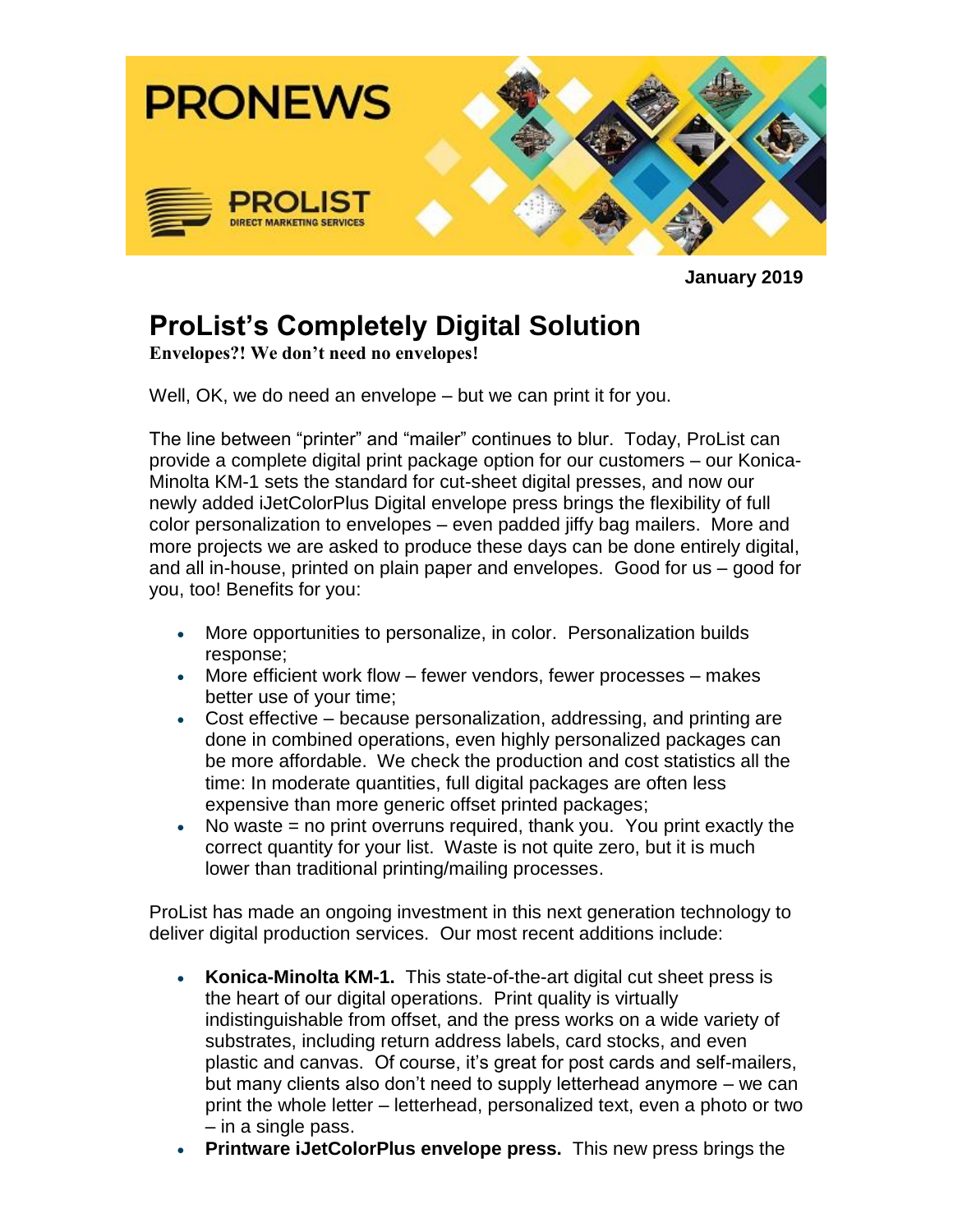same full-color personalization capabilities to envelopes. Now you can create a full color, fully personalized carrier in a single pass. Even jiffy bag mailers, and larger envelopes run through it smoothly and efficiently.

- **Modern bindery.** ProList has assembled an advanced bindery to support all of these print technologies;
- **The software and knowledge to support them.** ProList leverages some of the most advanced software products in the industry – from Quadient Ignite and Virtual Systems, along with proprietary programs, and decades of industry experience, to provide the project control required to deliver a seamless direct mail production experience to our customers.

ProList's technology and experience now brings state of the art production options to those of you interested in producing moderate mailings of up to 50,000 pieces in a highly flexible and efficient production environment.

For your next project, consider going all digital at ProList!

Contact us to learn more! Jeff Thomas, VP of Sales and Business Development *ithomas@prolist.com* or Sylvia Taylor, Director of Marketing and Client Relations [staylor@prolist.com](mailto:staylor@prolist.com).

## **Informed Delivery Gains Momentum**

**September Promotion Looms Large**

Hunks of the federal government may be closed, but it's pretty much party time at the US Postal Service. Not necessarily the kind of party you would want to go to, but nonetheless they're having fun. They have some Governors, and the PRC and Office of Inspector General have been furloughed. Mom and Dad aren't home, so the promotions are flowing! I'm surprised they didn't take this opportunity to throw in another rate hike.

It's pretty much a sure thing that the Informed Delivery promotion is going to be the Postal news of the fall. It's easy to participate in, you get 2% off on postage, and you get to test a pretty cool service – Informed Delivery. It even works with comminglers.

Consumer participation continues to grow, with nearly 15 million subscribers, and 10 million email-enable users. We are consistently seeing email rates around 10% and open rates over 60%. The most telling sign we have seen is that very few customers do an Informed Delivery campaign and then stop. They are delighted with their ROI.

ProList, and our digital marketing partner SnailWorks, have made ID very simple to participate in. New reporting now tells you exactly how your campaign is doing – showing how many of your recipients are participating in ID, how many are getting an email, who is opening and clicking. Detail reports